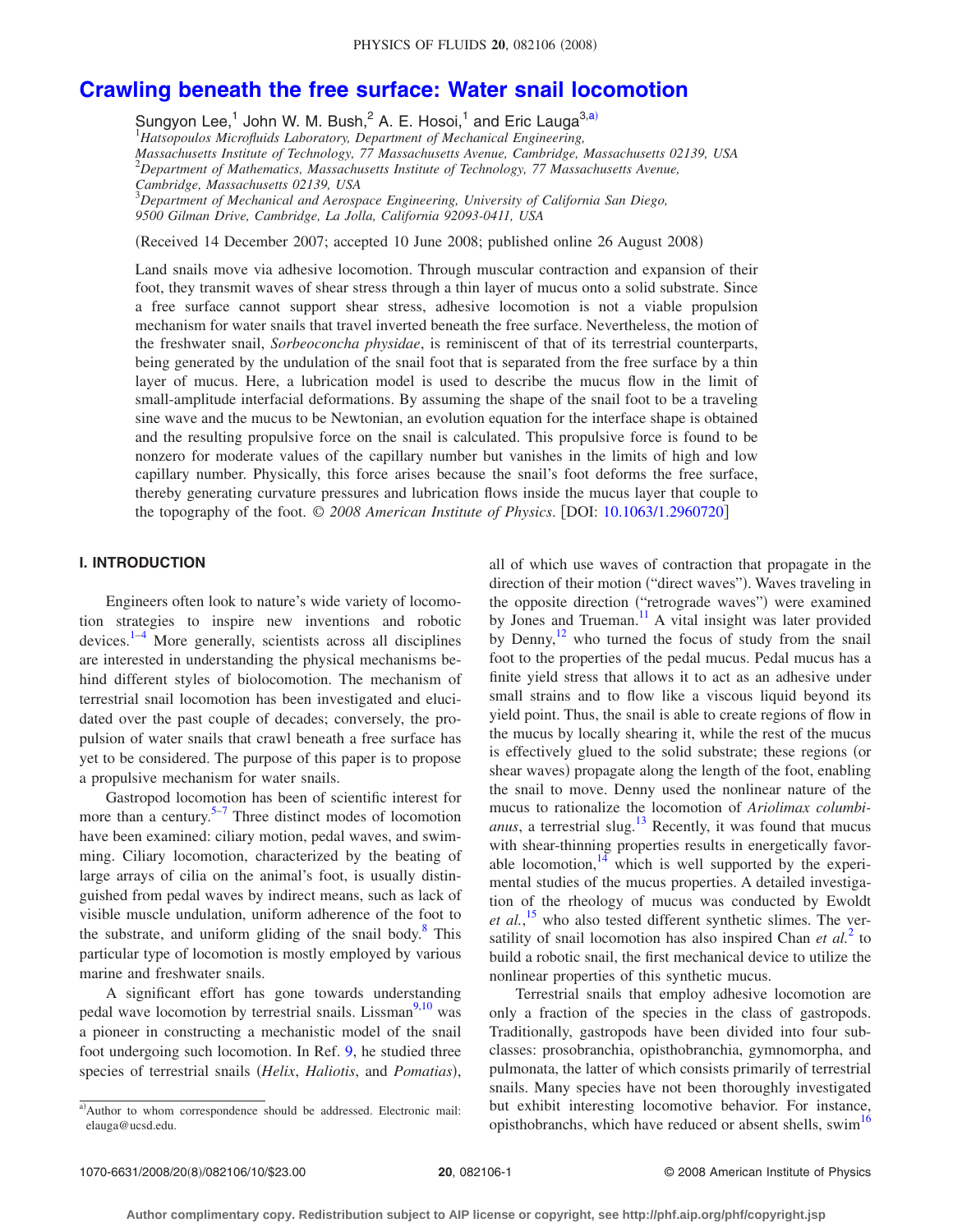<span id="page-1-0"></span>

FIG. 1. (Color online) Snail (Sorbeoconcha physidae) crawling smoothly underneath the water surface while the surface deforms. Note the surface deflection associated with the undulatory waves propagating from nose to tail along its foot. Photo courtesy of David Hu and Brian Chan (MIT).

<span id="page-1-1"></span>

FIG. 2. A trail of mucus behind the snail crawling upside down beneath the free surface. Photo courtesy of David Hu and Brian Chan (MIT).

or burrow[.17,](#page-9-14)[18](#page-9-15) A still more puzzling mode of locomotion is observed in certain species of water snails.

In 1910, Brocher<sup>19</sup> remarked on water snails that can swim inverted beneath the water surface; since then, other qualitative descriptions have been reported. Milne and Milne<sup>20</sup> observed the foot of a pond snail "pulsing with slow waves of movement from aft to fore along its length," suggesting that direct waves are employed for propulsion. The presence of a trail of snail mucus was also reported. Goldacre $^{21}$  measured the surface tension of this thin trailing film to be approximately 10 dyn/cm; he also remarked that the creature was "grasping the film" as evidenced by the film being pushed sideways as the snail advanced. Deliagina and Orlovsky $^{22}$  made similar observations while studying feeding patterns of *Planorbis corneus*. This particular freshwater snail crawls at about 15 mm/s, a speed comparable to that on land, while the cilia apparent on the organism's sole "beat intensely." Cilia-aided crawling beneath a free surface was observed on marine snails as early as 1919. Copeland $^{23}$  concluded that the locomotion of *Alectrion trivittata*, which crawls upside down on the surface, relied solely on the ciliary action. He conducted a similar study on *Polinices duplicata* and *Polinices heros*, both of which were observed to use both cilia and muscle contraction for locomotion on hard surfaces. $24$  Only ciliary motion was employed by the young *Polinices heros* when crawling inverted beneath the surface.

It is therefore clear that freshwater and some marine snails have the striking ability to move beneath a surface that is unable to sustain shear stresses. In this paper, we attempt a first quantitative rationalization of these observations. We use a simplified model based on the lubrication approximation to show that a free-moving organism located underneath a free surface can move using traveling-wave-like deformations of its foot. We first present our observations of the propulsion of the freshwater snail *Sorbeoconcha physidae* in Sec. II. We introduce our model based on the lubrication approximation in Sec. III and present solutions for smallamplitude motion of the foot. The physical picture for the generation of propulsive forces is discussed in Sec. IV, together with the main conclusions and a summary of the simplifying assumptions used in our analysis.

#### **II. OBSERVATIONS**

Several common freshwater snails, *Sorbeoconcha physidae*, were collected from Fresh Pond, MA. About 1 cm in length, this particular snail can crawl beneath the water surface at speeds as high as 0.2 cm/s, comparable to its speed on solid substrates, and perform a 180° turn in 3 s. It is rendered neutrally buoyant by trapping air in its shell.

The undulation of the snail foot causes surface deformations with a characteristic wavelength of 1 mm and amplitude of  $0.2-0.3$  mm (see Fig. [1](#page-1-0)). This deformation appears to travel in the opposite direction of the snail motion, suggesting the generation of retrograde waves, contrary to the observations of Milne and Milne. $2<sup>0</sup>$  Another notable feature of water snail propulsion is the presence of a trail of mucus (see Fig. [2](#page-1-1)). For land snails, this mucus layer is typically  $10-20 \mu m$  in thickness; <sup>15</sup> as with land snails its rheological characteristics may also play a significant role in underwater locomotion. Since these water snails are also able to crawl on solid substrates, one might venture that their mucus properties do not differ too greatly from those of land snails.

# **III. MODEL**

#### **A. Assumptions**

The crawling of water snails beneath the free surface has four distinct physical features: a free surface with finite surface tension  $\sigma$ , a layer of (presumably) non-Newtonian mucus, coupled deformations of the foot and the surface, and a matching of the flow inside the mucus to that around the snail. To isolate the critical influence of the first feature, we consider in this paper a simplified model system characterized by a Newtonian mucus layer and small deformations of the foot and the interface, with hopes of providing physical insight into the propulsion mechanism.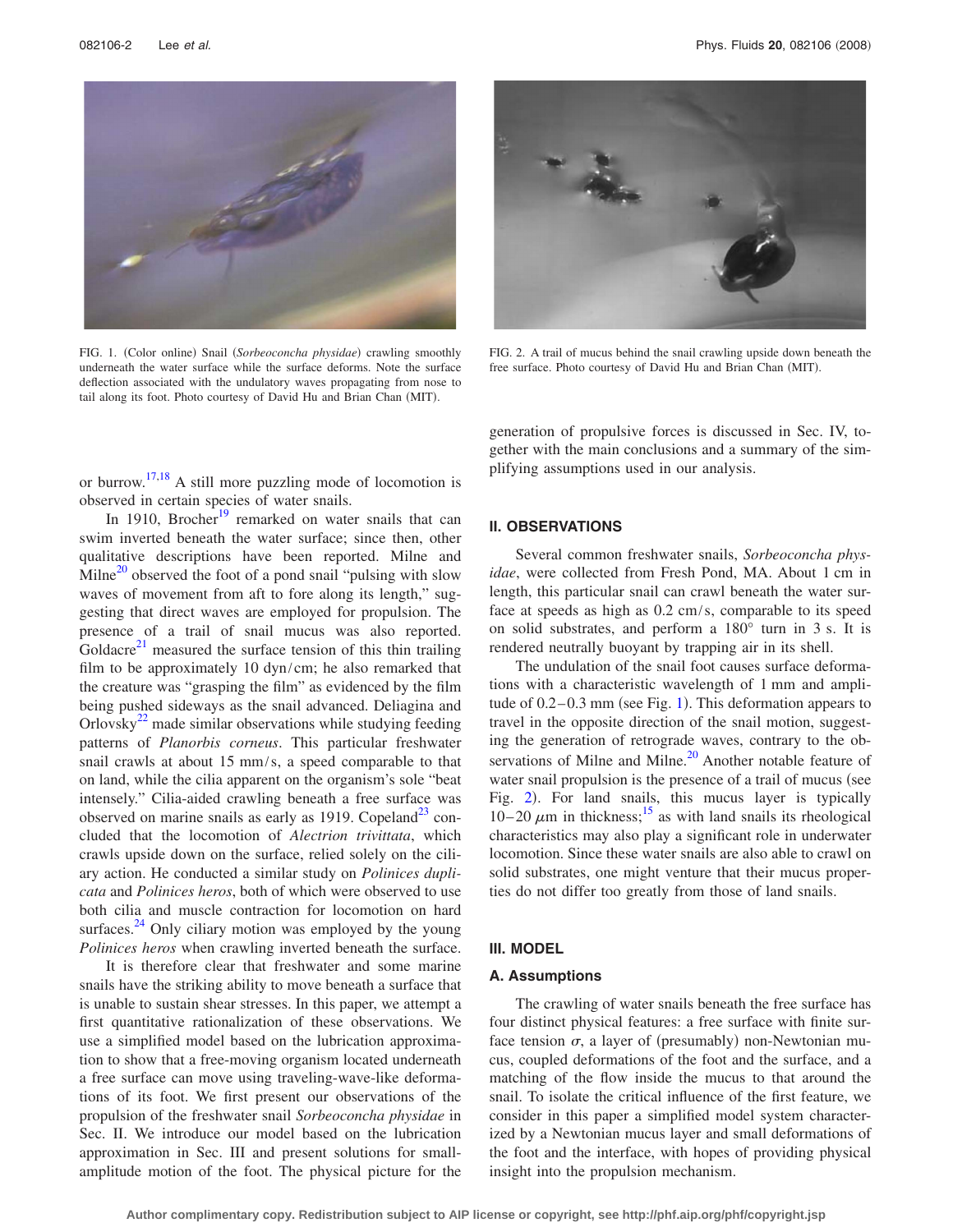# **B. General equations**

Choosing a characteristic velocity  $U \sim 1$  cm/s, a mucus thickness  $H \sim 20 \mu m$ , and a (post-yield) mucus viscosity  $\nu \sim 10^{-2}$  m<sup>2</sup>/s (Ref. [15](#page-9-11)) suggests a Reynolds number of the flow within the mucus layer to be  $\text{Re} = UH/\nu \sim 10^{-5}$ . Thus, we neglect inertia and start with incompressible Stokes equations:

<span id="page-2-0"></span>
$$
\nabla \cdot \mathbf{v} = 0,\tag{1a}
$$

<span id="page-2-1"></span>
$$
\nabla \cdot \mathbf{\Pi} = 0,\tag{1b}
$$

where **v** is the velocity field inside the mucus and  $\Pi$  is the stress tensor. Normal and tangential stress boundary conditions at the surface may be expressed as

<span id="page-2-2"></span>
$$
\mathbf{n} \cdot \mathbf{\Pi} \cdot \mathbf{n} = \sigma \kappa,\tag{2a}
$$

<span id="page-2-3"></span>
$$
\mathbf{t} \cdot \mathbf{\Pi} \cdot \mathbf{n} = 0,\tag{2b}
$$

where **n** and **t** denote, respectively, unit vectors normal (outward) and tangent to the free surface, and  $\kappa = -\nabla \cdot \mathbf{n}$  denotes the curvature of the free surface. We limit our attention to the two-dimensional case, for which the interface shape is given by  $\hat{y} = \hat{h}(\hat{x})$  (see Fig. [3](#page-2-4)) and  $\kappa$  may be expressed as  $\hat{h}_{\hat{x}\hat{x}}$ / $(1+\hat{h}_{\hat{x}}^2)^{3/2}$ , where the "hat" notation denotes dimensional variables. The mucus is assumed to be a Newtonian fluid; thus, the stress tensor is given by

<span id="page-2-5"></span>
$$
\mathbf{\Pi} = -\hat{p}\mathbf{I} + 2\mu\mathbf{e},\tag{3}
$$

where  $\mathbf{e} = \frac{1}{2} \{ (\nabla \mathbf{v}) + (\nabla \mathbf{v})^T \}$  is the rate-of-strain tensor.

In the frame moving with the snail, we assume that the gastropod foot undergoes periodic deformations in the form of a traveling wave moving at a speed  $\hat{V}_w$ . Our approach is as follows: given the shape of the foot, we solve for the shape of the liquid-air interface together with the velocity field in the mucus layer, and then calculate the resulting propulsive force on the snail.

# **C. Lubrication analysis**

To eliminate temporal variations, we consider the frame of reference moving at the wave speed  $\hat{V}_w$  relative to the snail (Fig. [3](#page-2-4)). We define  $\hat{V}_w$  and the (unknown) snail speed  $\hat{V}_s$  to be positive when the snail moves in the positive  $\hat{x}$ direction while the wave travels in the opposite direction.

The thickness of the mucus (tens of microns) is observed to be small relative to a typical wavelength of foot deformation (millimeters). Thus, we apply the lubrication ap-proximation<sup>25[–28](#page-9-23)</sup> and reduce the governing equations based on  $\hat{H}/\hat{\lambda} \equiv a \ll 1$ , where  $\hat{H}$  is the characteristic thickness of the mucus film and  $\hat{\lambda}$  is the wavelength divided by  $2\pi$ . More specifically, terms of order *a* or higher are discarded in the

<span id="page-2-4"></span>

FIG. 3. (Color online) A close-up view of the mucus and the snail foot undergoing a simple sinusoidal deformation of wavelength  $2\pi\hat{\lambda}$ . The prescribed shape of the snail foot is denoted as  $\hat{h}_1$ ; the resultant shape of the free surface,  $\hat{h}_2$ , is to be solved for. The known constant speed of the wave,  $\hat{V}_w$ , is set relative to the snail that is translating with an unknown speed,  $\hat{V}_s$ . In laboratory frame (a), the wave is moving in the negative  $\hat{x}$  direction with  $\hat{V}_w - \hat{V}_s$  while the snail is moving in the positive  $\hat{x}$  direction with  $\hat{V}_s$ . In the frame moving with the wave (b), the snail body appears to move in the positive  $\hat{x}$  direction with  $\hat{V}_w$ .

equations of motion. The governing equations and boundary conditions [Eqs.  $(1a)$  $(1a)$  $(1a)$ ,  $(1b)$  $(1b)$  $(1b)$ ,  $(2a)$  $(2a)$  $(2a)$ ,  $(2b)$  $(2b)$  $(2b)$ , and  $(3)$  $(3)$  $(3)$ ] are nondimensionalized using the following set of characteristic scales:

<span id="page-2-6"></span>
$$
\hat{x} = \hat{\lambda}x,\tag{4a}
$$

<span id="page-2-7"></span>
$$
\hat{y} = \hat{H}y,\tag{4b}
$$

<span id="page-2-8"></span>
$$
(\hat{u}, \hat{v}) = \hat{V}_w(u, av), \qquad (4c)
$$

<span id="page-2-9"></span>
$$
\hat{V}_s = \hat{V}_w V_s,\tag{4d}
$$

<span id="page-2-10"></span>
$$
\hat{p} = \frac{\mu \hat{\lambda} \hat{V}_w}{\hat{H}^2} p.
$$
\n(4e)

Based on standard lubrication theory, the equations of motion are reduced to the following:

<span id="page-2-11"></span>
$$
0 = \frac{\partial u}{\partial x} + \frac{\partial v}{\partial y},\tag{5a}
$$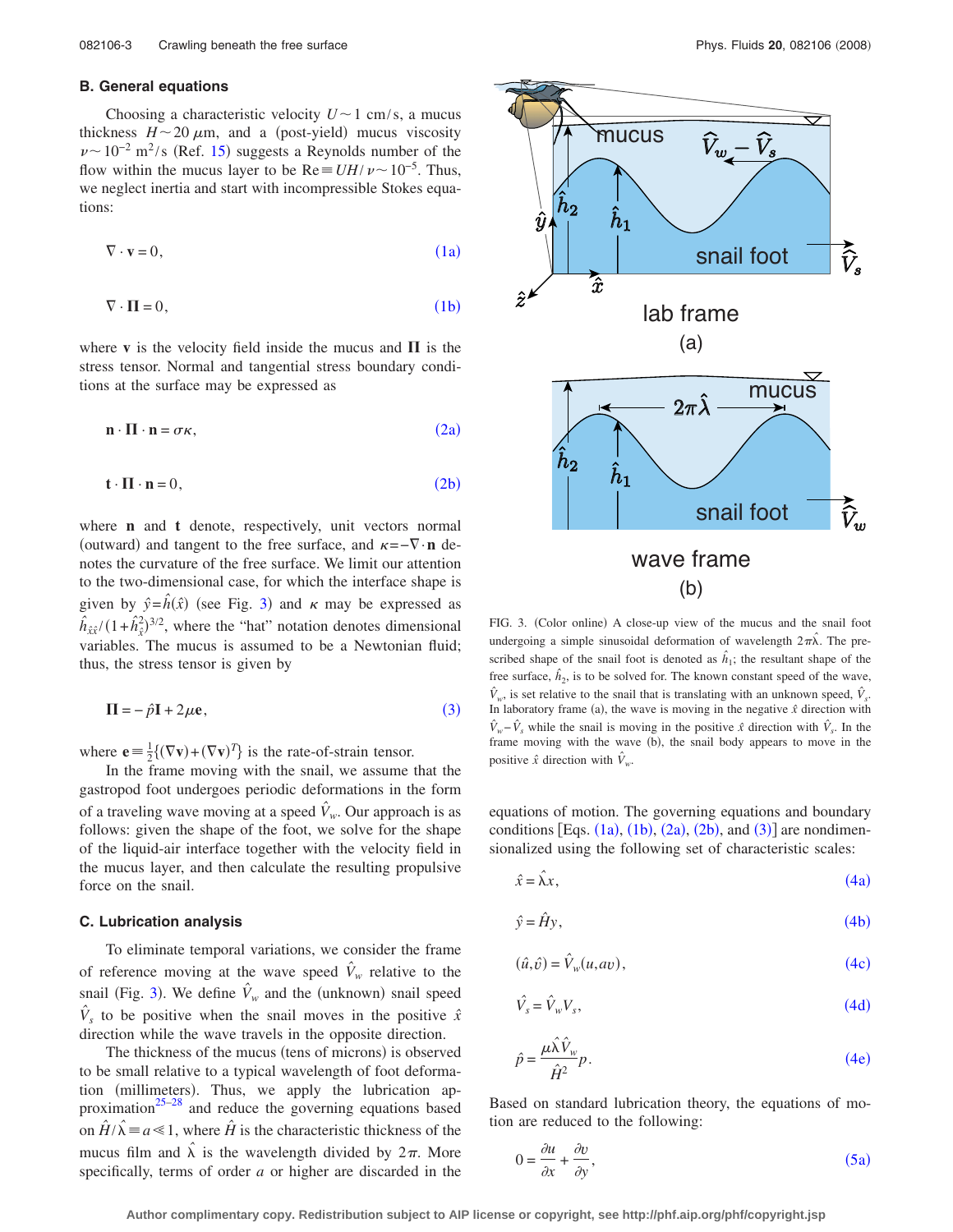<span id="page-3-0"></span>
$$
0 = -\frac{\partial p}{\partial x} + \frac{\partial^2 u}{\partial y^2},\tag{5b}
$$

<span id="page-3-1"></span>
$$
0 = \frac{\partial p}{\partial y},\tag{5c}
$$

<span id="page-3-2"></span>while the boundary conditions may be expressed as

$$
u = 1 \quad \text{at } y = h_1,\tag{6a}
$$

<span id="page-3-3"></span>
$$
v = 0 \quad \text{at } y = h_1,\tag{6b}
$$

<span id="page-3-4"></span>
$$
0 = \frac{\partial u}{\partial y} \quad \text{at } y = h_2,\tag{6c}
$$

<span id="page-3-5"></span>
$$
\frac{a^3}{Ca}h_{2,xx} = -p \quad \text{at } y = h_2,
$$
 (6d)

where *x* and *y* are the horizontal and vertical coordinates of the system while *z* points out of the page, and *u* and *v* are the velocity components in the *x* and *y* directions, respectively. The shape of the snail foot is described by  $h_1(x)$  while  $h_2(x)$  denotes the unknown free surface shape. Note that  $Ca = \mu \hat{V}_w / \sigma$  is not a capillary number in the traditional sense since  $\hat{V}_w$  is not necessarily the characteristic speed of the flow in the lubrication layer. In order to allow surface tension effects to remain relevant in the current problem, the curva-ture term in Eq. ([6d](#page-3-5)) is retained despite being multiplied by  $a^3$ ; this is a standard practice in thin film problems with surface tension (see, e.g., Ref. [29](#page-9-24)).

For convenience, we define a modified capillary number,  $\widetilde{Ca} = \mu \hat{V}_w / a^3 \sigma = \frac{Ca}{a^3}$ , so that the normal stress condition becomes

<span id="page-3-6"></span>
$$
\frac{1}{Ca}h_{2,xx} = -p \quad \text{at } y = h_2. \tag{7}
$$

Then by integrating Eq.  $(5b)$  $(5b)$  $(5b)$  twice with respect to  $y$  and applying necessary boundary conditions, we obtain an expression for the velocity field in the mucus layer,

<span id="page-3-7"></span>
$$
u(x,y) = \frac{1}{\widehat{\text{Ca}}} h_{2,xxx} \left( h_2 y - \frac{1}{2} y^2 + \frac{1}{2} h_1^2 - h_2 h_1 \right) + 1. \tag{8}
$$

<span id="page-3-8"></span>The resulting volume flux through the layer,

$$
Q = h_2 - h_1 + \frac{1}{Ca} h_{2,xxx} \left[ \frac{1}{3} (h_2 - h_1)^2 \left( \frac{1}{2} h_1 + h_2 \right) + h_1 (h_2 - h_1) \left( \frac{1}{2} h_1 - h_2 \right) \right],
$$
 (9)

is constant since the mucus thickness does not vary with time in this moving reference frame.

In order to obtain the motion of the snail, it is necessary to consider the forces acting on the organism. Since its motion occurs at low Reynolds numbers, the snail is force-free; hence, the forces from the (internal) mucus flow and those from the external flow around the body must sum to zero:

<span id="page-3-9"></span>
$$
\mathbf{F}_{\text{int}} + \mathbf{F}_{\text{ext}} = 0. \tag{10}
$$

More specifically,  $\mathbf{F}_{ext}$  is equal to  $-\hat{F}_{drag}\mathbf{e}_x$ , where  $\hat{F}_{drag}$  is the magnitude of the drag force from the external flow;  $\mathbf{F}_{int}$  is the traction caused by the flow in the mucus on the foot of the snail and can be expressed as the integral of  $\Pi \cdot \mathbf{n}_f$ , where  $\mathbf{n}_f$ is outward normal to the foot of the snail. In the lubrication limit, Eq. ([10](#page-3-9)) reduces to

<span id="page-3-10"></span>
$$
\hat{w}\left(\frac{\mu\hat{V}_w}{a}\right)\int_0^{2n\pi} \left[ p\frac{dh_1}{dx} + \frac{du}{dy} \bigg|_{y=h_1} \right] dx = \hat{F}_{\text{drag}},\tag{11}
$$

which is a scalar equation representing force balance in the *x* direction. Here *n* is the number of waves generated by the foot and  $\hat{w}$  is the width of the foot in the *z* direction. Physically, the left-hand side of Eq.  $(11)$  $(11)$  $(11)$  is the propulsive force that arises from the internal flow of the mucus and balances the drag from the external flow. Note that Eqs.  $(10)$  $(10)$  $(10)$  and  $(11)$  $(11)$  $(11)$ implicitly neglect the overlap regions between the internal mucus flow and the external flow around the organism; we will derive in Sec. III H the asymptotic limit in which this is a valid assumption.

#### **D. Solution for small-amplitude motion**

In order to solve the model problem, we consider the following limit for foot deformations. If  $\Delta \hat{H}$  denotes the typical amplitude of the foot deformation, we define  $\varepsilon = \Delta \hat{H} / \hat{\lambda}$ and assume it to be small. Note that  $\varepsilon$  is a parameter independent of the geometrical aspect ratio *a*, as can be seen by considering the case where  $\varepsilon = 0$ ; in this limit, the dimensionless parameter  $\varepsilon$  is zero when the foot surface is flat, while  $a$ remains finite. We choose the foot shape as

<span id="page-3-11"></span>
$$
h_1 = \varepsilon \sin x,\tag{12}
$$

and solve for the associated layer profile,  $h_2$ , order by order as

<span id="page-3-12"></span>
$$
h_2 = 1 + \varepsilon h_2^{(1)} + \varepsilon^2 h_2^{(2)} + O(\varepsilon^3). \tag{13}
$$

The resulting expression for the flux is given by

**Author complimentary copy. Redistribution subject to AIP license or copyright, see http://phf.aip.org/phf/copyright.jsp**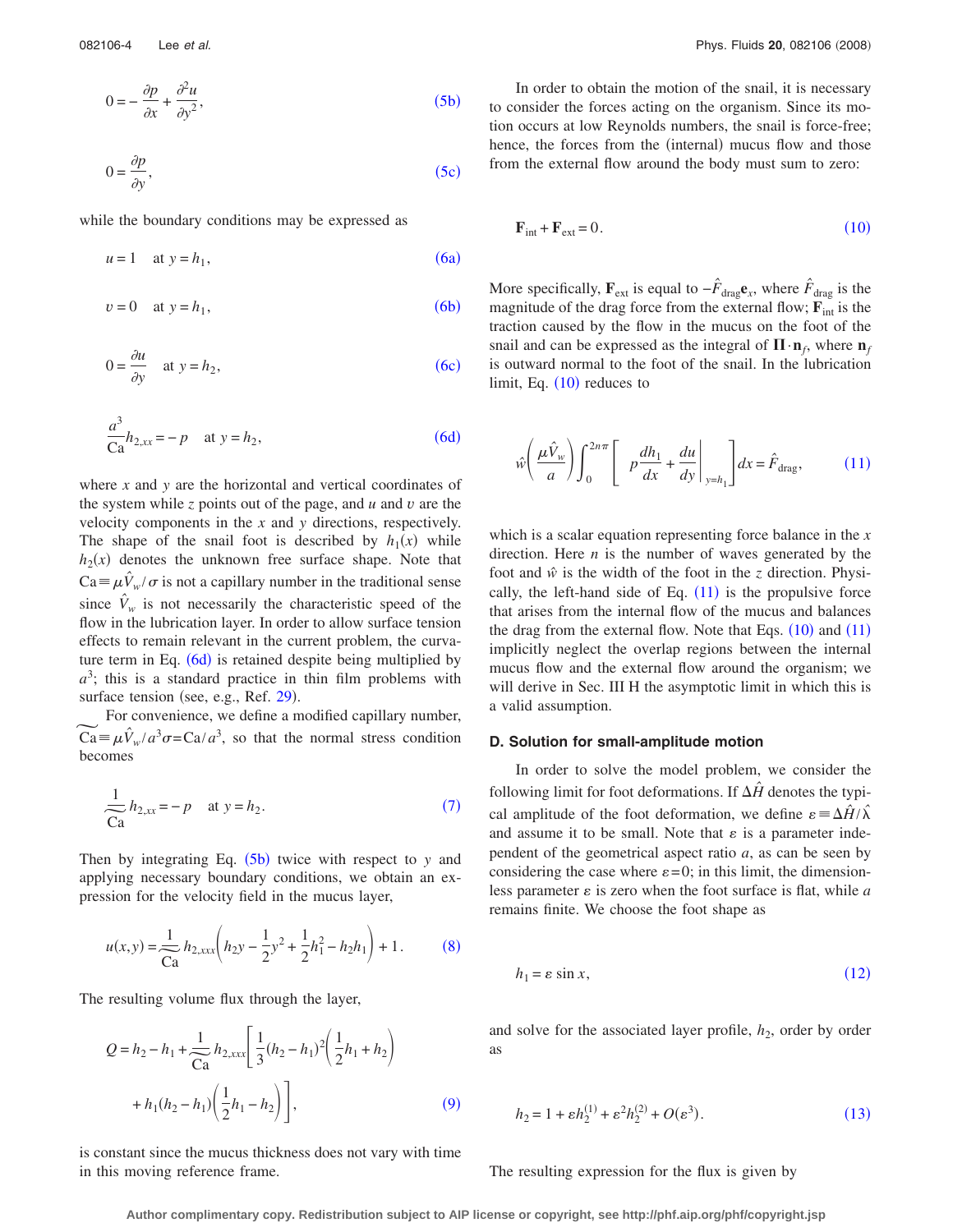<span id="page-4-0"></span>
$$
\frac{Q}{1 + \varepsilon (h_2^{(1)} - \sin x) + \varepsilon^2 h_2^{(2)}} = 1 + \frac{(\varepsilon h_{2,xxx}^{(1)} + \varepsilon^2 h_{2,xxx}^{(2)})}{\widetilde{Ca}} \left\{ \frac{1}{3} [1 + \varepsilon (h_2^{(1)} - \sin x) + \varepsilon^2 h_2^{(2)}]^2 \left[ 1 + \varepsilon \left( h_2^{(1)} + \frac{1}{2} \sin x \right) + \varepsilon^2 h_2^{(2)} \right] \right\}
$$

$$
- \frac{(\varepsilon h_{2,xxx}^{(1)} + \varepsilon^2 h_{2,xxx}^{(2)})}{\widetilde{Ca}} \left\{ \varepsilon \sin x [1 + \varepsilon (h_2^{(1)} - \sin x) + \varepsilon^2 h_2^{(2)}] \left[ 1 + \varepsilon \left( h_2^{(1)} - \frac{1}{2} \sin x \right) + \varepsilon^2 h_2^{(2)} \right] \right\},\tag{14}
$$

where  $Q = Q^{(0)} + \varepsilon Q^{(1)} + \varepsilon^2 Q^{(2)} + O(\varepsilon^3)$ . Collecting terms of the same order, the leading order  $O(1)$  simply states that

<span id="page-4-1"></span>
$$
Q^{(0)} = 1, \text{ and then at order } O(\varepsilon) \text{ we obtain}
$$
  

$$
Q^{(1)} = h_2^{(1)} + \frac{1}{3\widehat{Ca}} h_{2,xxx}^{(1)} - \sin x.
$$
 (15)

This third order linear ordinary differential equation has an analytic solution given by

<span id="page-4-2"></span>
$$
h_2^{(1)} = Q^{(1)} + A_1 \exp\left(-\frac{x}{C^{1/3}}\right)
$$
  
+  $A_2 \exp\left(\frac{x}{2C^{1/3}}\right) \cos\left(\frac{\sqrt{3}x}{2C^{1/3}}\right)$   
+  $A_3 \exp\left(\frac{x}{2C^{1/3}}\right) \sin\left(\frac{\sqrt{3}x}{2C^{1/3}}\right) + \frac{C \cos x + \sin x}{C^2 + 1}$ , (16)

where  $C \equiv 1/3Ca$ , and  $A_1$ ,  $A_2$ , and  $A_3$  are unknown constants. For convenience,  $Q^{(1)}$  is set to zero by arbitrarily setting  $Q=1$ . Note that *Q* corresponds to the rate of mucus production by the snail.

#### **E. Boundary conditions**

The real challenge lies in identifying the three independent boundary conditions required to solve for *A*1, *A*2, and *A*3. As a logical starting point, we proceed by applying periodic boundary conditions over each wavelength:

<span id="page-4-3"></span>
$$
h_{2,x}(2\pi j) = h_{2,x}(2\pi (j+1)),
$$
\n(17a)

<span id="page-4-4"></span>
$$
h_{2,xx}(2\pi j) = h_{2,xx}(2\pi (j+1)),
$$
\n(17b)

$$
h_{2,xxx}(2\pi j) = h_{2,xxx}(2\pi (j+1)),
$$
\n(17c)

<span id="page-4-5"></span>where *j* ranges from 0 to  $n-1$ . In this limit,  $A_1$ ,  $A_2$ , and  $A_3$ vanish, and these boundary conditions yield no motion of the where *j* ranges from 0 to  $n-1$ . In this limit,  $A_1$ ,  $A_2$ , and  $A_3$  vanish, and these boundary conditions yield no motion of the snail, regardless of the value of  $\overline{Ca}$ . Conducting a force balance on the mucus layer over one wavelength (as shown in Fig. [4](#page-4-6)) offers a simple explanation for this result: the periodic boundary conditions ensure that the pressure forces acting on the side control surfaces of the mucus layer precisely cancel. Since the top control surface of the mucus is exposed to ambient air pressure, there can be no net force that acts on the bottom control surface. Thus, no equal and opposite force acts on the snail foot  $(1]$  in Fig. [4](#page-4-6)), suggesting that no net

propulsive force is generated under strictly periodic boundary conditions.

Instead, the three boundary conditions should be selected by the physical constraints on snail locomotion. Since the moving gastropod is force- and torque-free, the first two conditions should naturally be

<span id="page-4-7"></span>
$$
\sum F_y = 0,\tag{18a}
$$

<span id="page-4-8"></span>
$$
\sum \tau = 0,\tag{18b}
$$

where  $F_y$  refers to forces in the *y* direction while  $\tau$  is a torque in the *z* direction. In all generality, the sum of all forces and torques acting on the snail must vanish at low Reynolds numbers; the forces and torques from the thin film of mucus must therefore balance the forces and torques generated by the external flow around the body and those arising from gravity. For this analysis, we assume the snail does not rotate, and that its shape is sufficiently symmetric that the external viscous torques and *y* force vanish. We also assume the organism to be neutrally buoyant and homogeneous, so the forces and torques due to gravity are zero. As a result, Eqs.  $(18a)$  $(18a)$  $(18a)$  and  $(18b)$  $(18b)$  $(18b)$  only require the *y* force and *z* torque arising from the thin film to vanish.

The final boundary condition arises from consideration of the matching between the internal and the external flow around the organism. By symmetry, we expect the swimming speed of the snail to be of order  $V_s \sim \varepsilon^2$ . Since we are in the Stokes regime, pressure differences across the moving gastropod should scale linearly with the free stream velocity and

<span id="page-4-6"></span>

FIG. 4. (Color online) Free body diagram of a perfectly periodic mucus layer over one wavelength between nodes *j* and *j*+ 1. Pressures at these nodes,  $p(2\pi j)$  and  $p(2\pi (j+1))$ , as well as the heights,  $h_2(2\pi j)$  and  $h_2(2\pi(j+1))$ , are equal by the periodic boundary conditions. Above the mucus layer is open to atmosphere with  $p_{\text{atm}}$  set to zero.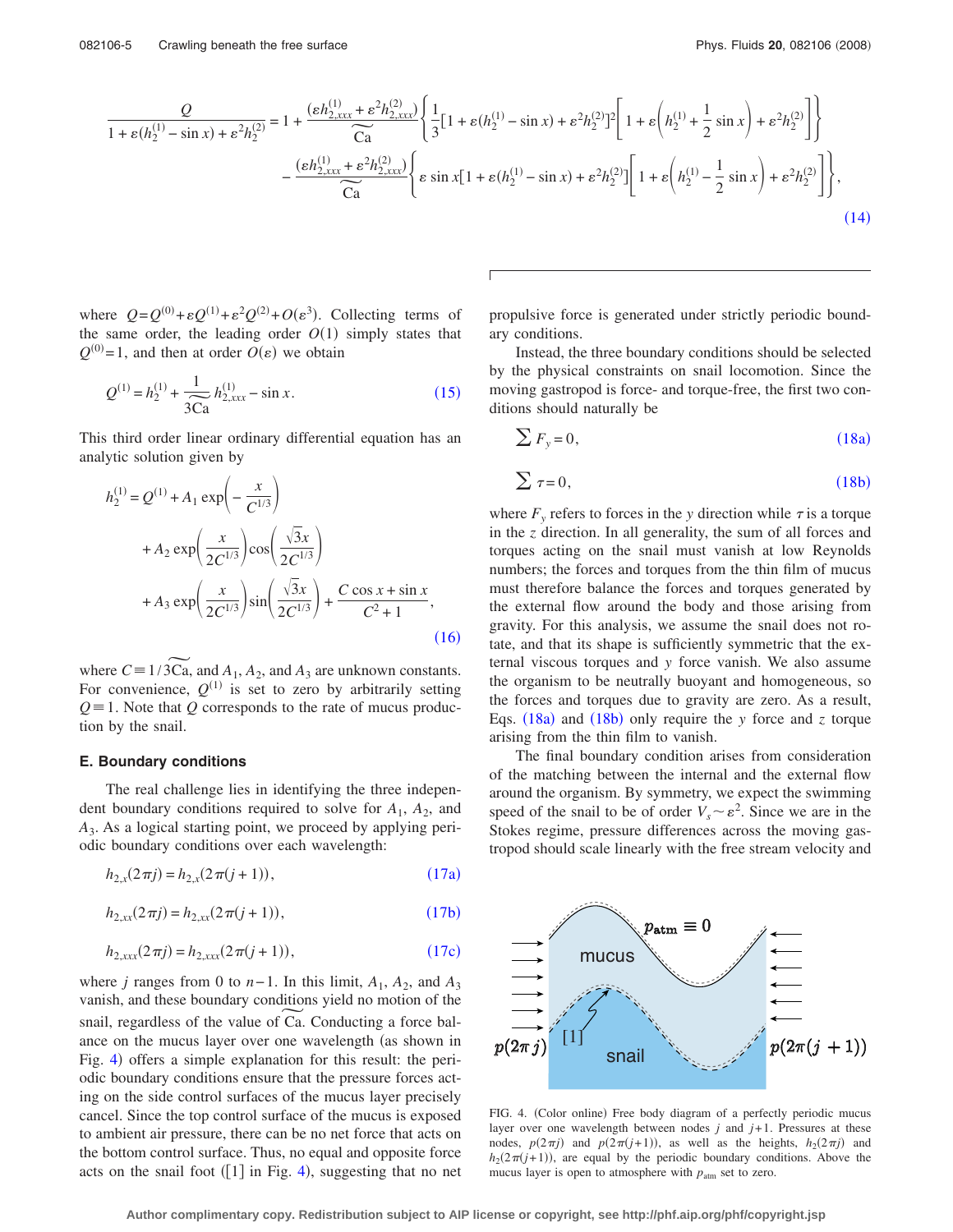<span id="page-5-2"></span>

FIG. 5. (Color online) (a) Dimensionless propulsive force  $F_{\text{prop}}$ , normalized by the number of wavelengths, *n*, as a function of the modified capillary number,  $\widetilde{Ca} = \mu \hat{V}_w/a^3 \sigma$ , where the values of *n* range fro  $\widetilde{Ca} = \mu \hat{V}_w/a^3 \sigma$ , where the values of *n* range from 5 to 30 in increments of 5. In (b) and (c), the absolute value of the dimensionless force  $F_{prop}$  is plotted on a logarithmic scale to show the power-law decay in

occur at order  $\varepsilon^2$  as well. Thus, the pressure difference between the front and back of the snail is zero at  $O(\varepsilon)$ , the order of our formulation, and the third boundary condition becomes

$$
p(0) = p(2n\pi). \tag{19}
$$

<span id="page-5-0"></span>These three boundary conditions allow one to obtain a complete expression for  $h_2^{(1)}$  and subsequently solve for the dimensionless propulsive force  $F_{\text{prop}}$  at  $O(\varepsilon^2)$ :

<span id="page-5-1"></span>
$$
F_{\text{prop}} = \int_0^{2n\pi} \left[ p \frac{dh_1}{dx} + \frac{\partial u}{\partial y} \Big|_{y=h_1} \right] dx
$$
  
=  $3C \int_0^{2n\pi} \left[ -h_{2,xx}^{(1)} \cos x + h_{2,xxx}^{(1)} (h_2^{(1)} - \sin x) + h_{2,xxx}^{(2)} \right] dx.$  (20)

Note that the integral of  $h_{2,xxx}^{(2)}$  vanishes by the matching pressure boundary condition, which is equivalent to  $h_{2,xx}(0)$  $=h_{2,xx}(2n\pi)$ . Referring back to the constants in Eq. ([16](#page-4-2)),  $A_1$ , in particular, is a nontrivial function of Ca . Hence, unlike the strictly periodic boundary condition case, the expression for  $h_2^{(1)}$  now contains a nonperiodic function that gives rise to a nonzero propulsive force.

## **F. Crawling speed**

To balance the thin-film propulsive force, it is necessary to evaluate the external drag  $\hat{F}_{drag}$  caused by the motion of the snail. For simplicity, the snail is modeled as approximately spherical, with radius  $\hat{R}$ . Although approximate, this model yields an order of magnitude estimate for the speed of our model snail. By nondimensionalizing  $\hat{F}_{drag}$  by  $\mu \hat{V}_w \hat{w}$ , the right-hand side of Eq. ([11](#page-3-10)) becomes  $F_{drag}$  $\approx 6\pi fV_s/\mu^*$ , where  $V_s$  is the snail speed scaled by  $\hat{V}_w$  and  $\mu^* = \mu / \mu_{\text{water}}$ , the viscosity ratio of mucus to water. A correction factor *f* accounts for the aspherical shape of the snail as well as the influence of the free surface on the drag coefficient; for the present analysis, *f* will be treated as known

**Author complimentary copy. Redistribution subject to AIP license or copyright, see http://phf.aip.org/phf/copyright.jsp**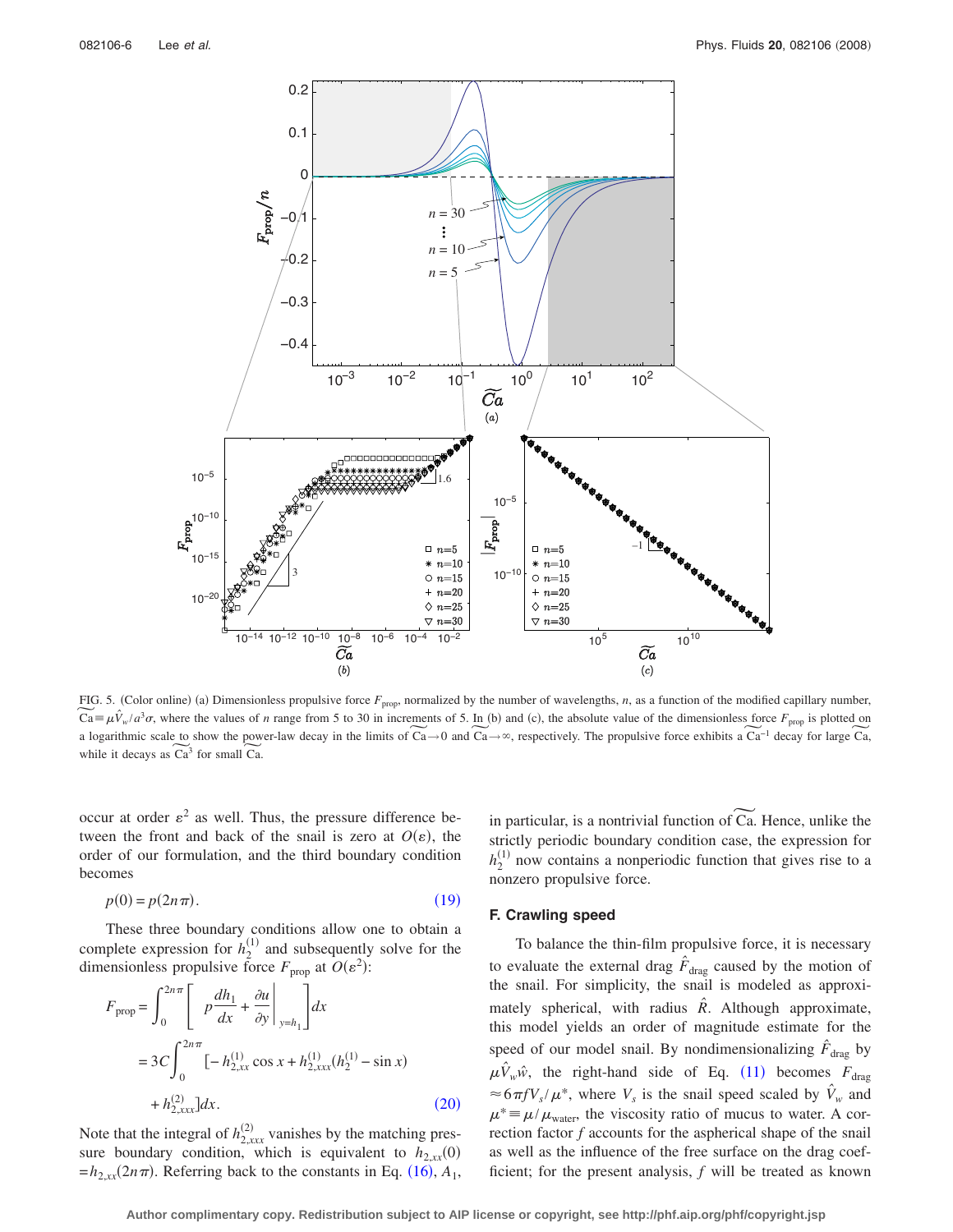<span id="page-6-1"></span>

FIG. 6. Absolute magnitudes of components of dimensionless propulsive force due to pressure (solid line) and due to shear (dashed line) as a function FIG. 6. Absolute magnitudes of components of dimensionless propulsive force due to pressure (solid line) and due to shear (dashed line) as a function of  $\overline{Ca}$  for  $n=10$  (note that the shear force is negative). Hence, propulsive force which is the sum of these two forces is nonzero only when there is a difference between the two.

for a given crawler. By combining this scaling with the  $O(\varepsilon^2)$ term in the force on the foot generated by the mucus layer, the following expression for  $V<sub>s</sub>$  is obtained:

<span id="page-6-0"></span>
$$
V_s \approx \frac{\varepsilon^2 \mu^*}{af} F_{\text{prop}}(\widetilde{\text{Ca}}, n),\tag{21}
$$

where  $F_{\text{prop}}$ , the total propulsive force function, is plotted in Fig.  $5(a)$  $5(a)$  for different values of *n*. The exact formula for  $F_{\text{prop}}$ is not reproduced in this paper because it is long and not informative for the purpose of this analysis but is straightforward to calculate with symbolic packages. Note that the width of the snail foot,  $\hat{w}$ , is taken to be on the same order as  $\hat{R}$ ; thus, they drop out of Eq. ([21](#page-6-0)).

## **G. Results**

Figure [5](#page-5-2) shows that the propulsive force vanishes in the limits of both large and small surface tension. In the limit of infinitely large surface tensions  $(Ca \rightarrow 0)$ , the interface be- $\mathbb{R}^2$ tween the air and mucus is undeformable and so is analogous to a flat surface that cannot sustain shear stress. A snail would simply slip on such a surface. The detailed behavior tween the air and mucus is underormable and so is analogous<br>to a flat surface that cannot sustain shear stress. A snail<br>would simply slip on such a surface. The detailed behavior<br>for small values of Ca is shown in Fig. [5](#page-5-2)(b would simply slip on such a surface. The detailed behavior<br>for small values of  $\overline{C}$ a is shown in Fig. 5(b). The dimension-<br>less force follows the power-law decay  $F_{\text{prop}} \sim \overline{C}$ a<sup>3</sup> for defor small values of  $\widetilde{Ca}$  is shown<br>less force follows the power-la<br>creasing  $\widetilde{Ca}$  for all values of *n*.  $\overline{a}$ 

With zero surface tension  $(Ca \rightarrow \infty)$ , a pressure difference across the interface cannot be sustained and so cannot drive the flow within the mucus; hence no propulsive force can be generated in this limit either. In this case, the force follows for all *n* the power-law decay  $|F_{\text{prop}}| \sim \widetilde{\text{Ca}}^{-1}$  as shown in Fig.  $5(c)$  $5(c)$ .

Note that the propulsive force goes from positive to negative at a moderate value of Ca that, in the case of *n*= 10, is around 0.3. Physically, this implies that the snail switches from retrograde waves to direct waves at this critimeganve at a moderate van<br>  $n=10$ , is around 0.3. Physic<br>
switches from retrograde wa<br>
cal Ca. In addition, Fig. [5](#page-5-2)(a) ) shows that the propulsive force exhibits two distinct maxima for retrograde and direct waves, cal Ca. In addition, Fig.  $5(a)$  shows that the propulsive force<br>exhibits two distinct maxima for retrograde and direct waves,<br>at values of Ca corresponding to 0.15 and 0.8, respectively. Since the maximum propulsive force for the direct waves is higher than that for the retrograde, the direct waves may be a

<span id="page-6-2"></span>

FIG. 7. (Color online) Dimensionless pressure (a, dashed line) and shear stress (b, dashed line) within the mucus over two wavelengths for  $n=10$ . The single dotted line in both (a) and (b) is the shape of the foot,  $h_1$ , while the solid lines describe the shape of the interface,  $h<sub>2</sub>$ , for different values of Ca. Black arrows indicate the direction of increasing  $\widetilde{Ca}$ .

faster mode of locomotion for water snails. This points to a possible biological advantage of direct over retrograde waves.

Figure [6](#page-6-1) quantifies the components of propulsive force due to pressure and shear. It is important to note that the Figure 6 quantifies the components of propulsive force<br>due to pressure and shear. It is important to note that the<br>force due to shear (dashed line) is negative. In the low  $\overline{Ca}$ limit, these two components precisely cancel, leading to no force due to shear (dashed line) is negative. In the low Ca limit, these two components precisely cancel, leading to no motion. When Ca is high, they both vanish. For intermediate limit, these two components precisely cancel, leading to no<br>motion. When Ca is high, they both vanish. For intermediate<br>values of Ca, a difference in the magnitudes of these forces results in a net propulsive force. Note the existence of a finite values of Ca, a difference in the magnitudes of these forces<br>results in a net propulsive force. Note the existence of a finite<br>value of Ca for which the propulsive force reaches zero, which is a surprising result of our model.

Going back to the dynamic boundary condition Eq.  $(7)$  $(7)$  $(7)$ , one can calculate the pressure and shear stress distribution to  $O(\varepsilon)$  inside the mucus layer. These are plotted in Fig. [7](#page-6-2) for  $n=10$  along with the shape of the interface,  $h_2^{(1)}$ . In the large Ca limit, the interface shape exactly conforms to the shape of the foot  $h_1$ ; in the small Ca limit, the interface becomes flat. Ca limit, the interface shape exactly conforms to the shape of the foot  $h_1$ ; in the small Ca limit, the interface becomes flat. At intermediate Ca, there exists an asymmetry in the inter-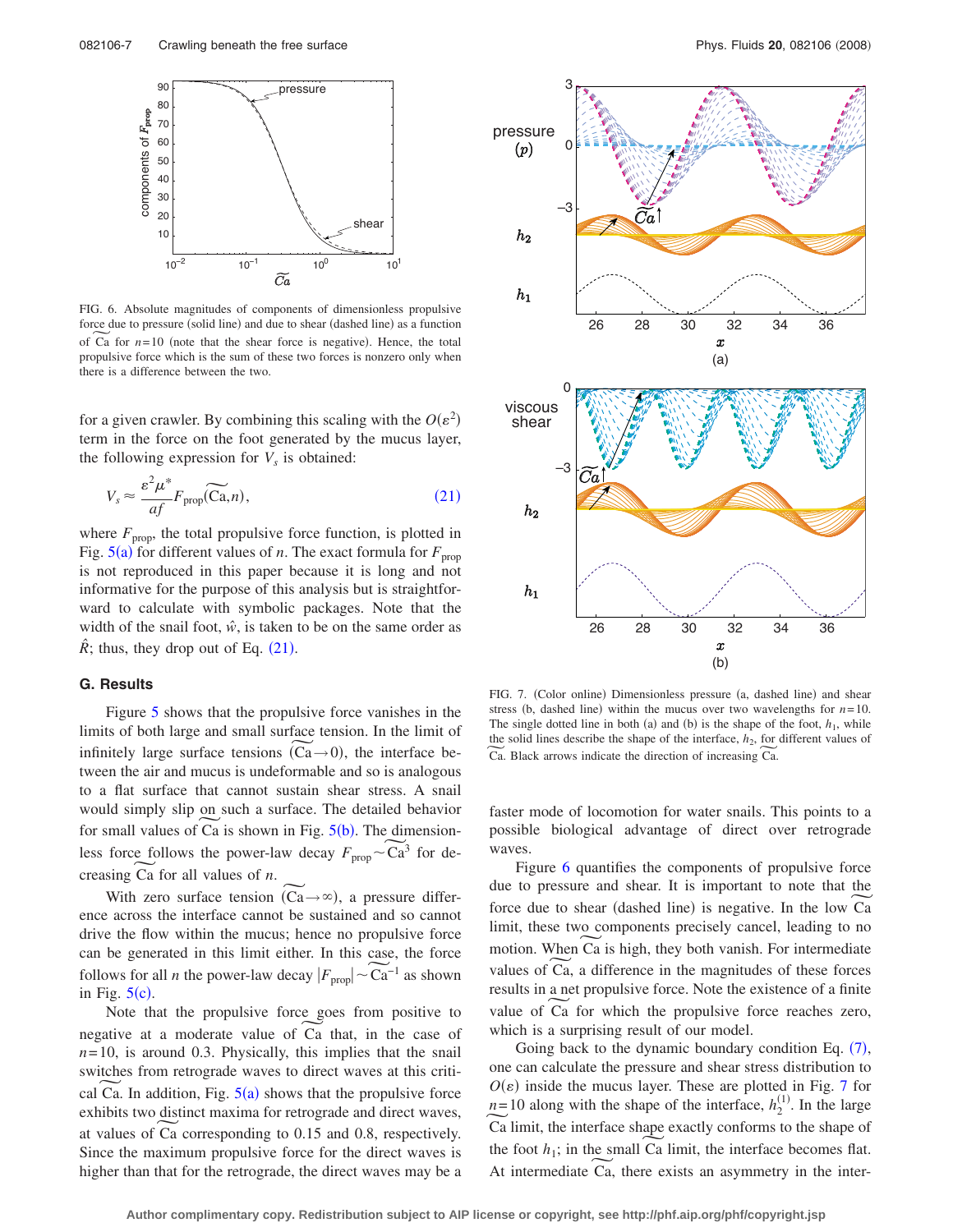<span id="page-7-0"></span>

FIG. 8. (Color online) Dimensionless pressure (dashed line) and the interface shape (solid line) in the front (a) and end (b) of the snail for  $n = 10$ . The dotted line is the shape of the foot, and black arrows are in the direction of decreasing surface tension.

face shape, associated with the exponential term in Eq.  $(16)$  $(16)$  $(16)$ , that gives rise to the nonzero propulsive force. The interface shape, pressure, and shear stresses are plotted for the first wavelength and the last (corresponding to the front and end of the snail) for  $n = 10$  in Fig. [8.](#page-7-0) As shown in this figure, the mucus thickness at the ends deviate substantially from extrapolated periodic values, creating an asymmetry between the head and the tail. Thus, although the pressures at the ends of the crawler are equal at  $O(\varepsilon)$ , there exists a net  $O(\varepsilon^2)$ pressure force acting on the side control surfaces, owing to the an  $O(\varepsilon)$  difference in thickness of the mucus layer (see Fig. [9](#page-7-1)). To balance this net force, there has to be a force acting on the bottom surface of the mucus layer; thus, there exists an equal and opposite force acting on the foot of the snail, corresponding to the propulsive force.

As suggested by Fig. [5,](#page-5-2) surface tension is the essential ingredient in this mode of locomotion, and the propulsive force vanishes in both limits of asymptotically small large As suggested by Fig.<br>ingredient in this mode of<br>force vanishes in both lin<br> $\overline{C}$ a) and large (small  $\overline{C}$ a) Ca) and large (small Ca) surface tension. The snail would therefore have to tune the way it deforms its foot to exploit the property of the fluid-air interface. As the foot is de-

<span id="page-7-1"></span>

FIG. 9. (Color online) Free body diagram of an asymmetric mucus layer across the foot of the snail. (For simplicity,  $n=1$  in this diagram.) Pressures at the ends,  $p(0)$  and  $p(2n\pi)$ , are equal by the boundary condition; however, they act over two different mucus thicknesses, resulting in a net pressure force.

formed, it forces a lubrication flow in the mucus layer above and leads to the deformation of the free surface. The resulting topography of the free surface, constrained by surface tension, is then exploited by the organism to generate a propulsive force.

# **H. Matching internal and external flows**

In our analysis, we have neglected the fluid forces on the organism,  $\mathbf{F}_{match}$ , arising from the intermediate matching region between the internal (mucus) and the external flows. Since the propulsive force of the snail mostly arises from the asymmetric shape of the free surface at the head and tail of the foot, this requires further comment.

Physically, since we are calculating the internal and external flows separately, both need to be considered. In order to first estimate the magnitude of  $\mathbf{F}_{match}$  due to the external flow, we refer to the work by Berdan and Leal $30$  who studied the motion of a sphere near a deformable fluid-fluid interface. As an extension of previous work in which the interface is assumed to be flat,  $31,32$  $31,32$  the work in Ref. [30](#page-9-25) considers the limit of small interfacial deformation and its effects on the translating body. Unlike our current analysis, the velocity of the sphere is not governed by the shape of the free surface but is fixed as *U*. The small parameter in this paper,  $\hat{\epsilon}$ , reduces to a capillary number,  $\hat{\epsilon} = \mu \hat{U}/\sigma$ , when gravitational effects are not included. Berdan and Leal showed that in the case of a sphere moving parallel to the free surface, the deformation of the interface only has a vertical force contribution at  $O(\hat{\epsilon})$ . In the current analysis,  $\mathbf{F}_{int}$  and  $\mathbf{F}_{ext}$ , the forces considered in Eq. ([10](#page-3-9)), are of  $O(\varepsilon^2)$ . Therefore, in order to neglect  $\mathbf{F}_{match}$  consistently, the following condition has to be satisfied:

$$
\hat{\epsilon}^2 \ll \varepsilon^2,\tag{22}
$$

<span id="page-7-2"></span>which requires one to consider how  $\hat{\epsilon}$  and  $\epsilon$  are defined. Since  $\hat{U}$  is  $\hat{V}_s$  in our problem, we have  $\hat{\varepsilon} \sim \mu \hat{V}_s / \sigma$ . Recalling from Sec. III C, the capillary number Ca is defined in terms of the wave velocity  $\hat{V}_w$ . Because it has been shown that  $V_s = \hat{V}_s / \hat{V}_w$  scales as  $\varepsilon^2$ ,  $\hat{\epsilon}$  can be expressed as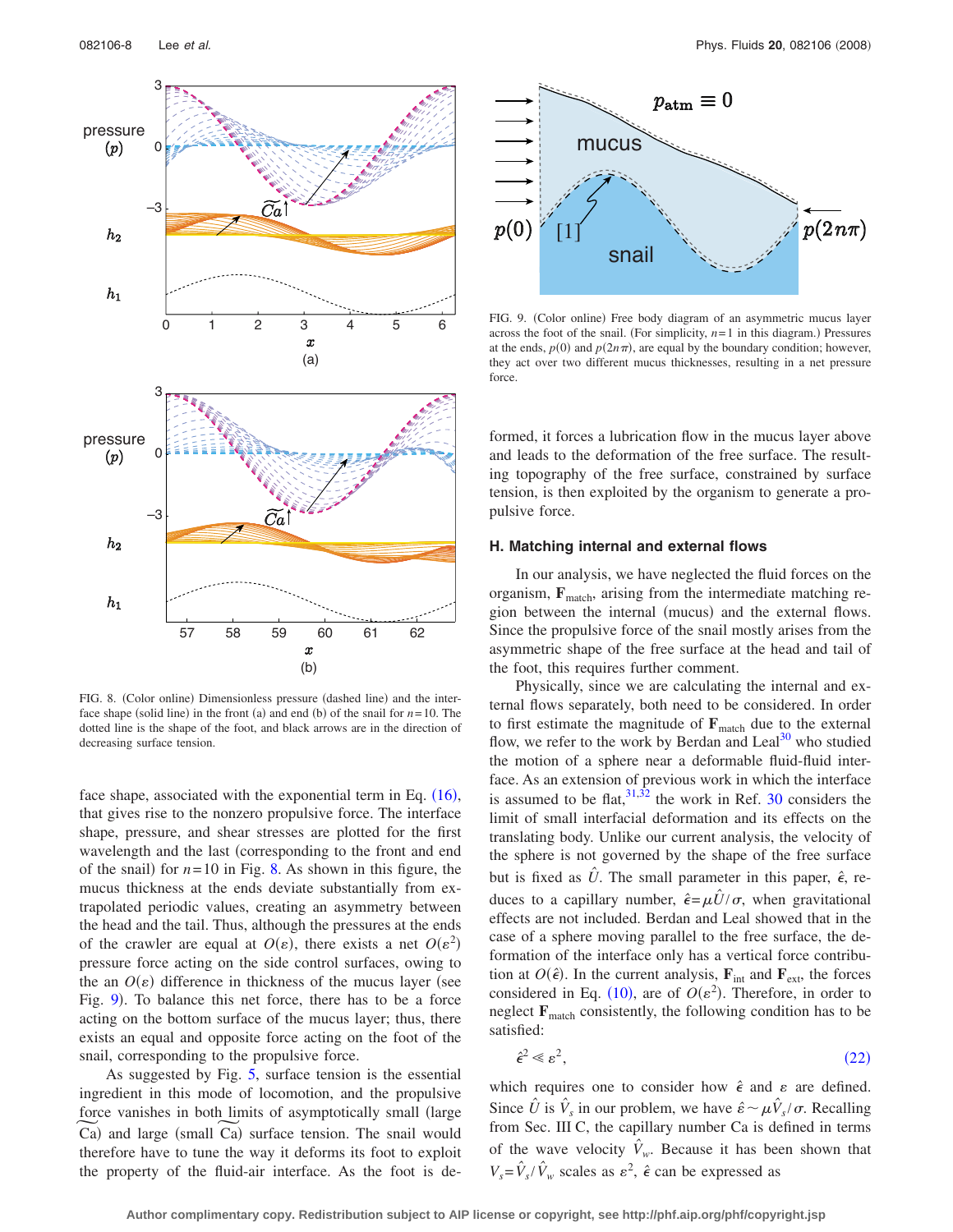<span id="page-8-0"></span>
$$
\hat{\epsilon} = \frac{\mu \hat{V}_s}{\sigma} \sim \varepsilon^2 \frac{\mu \hat{V}_w}{\sigma} \equiv \varepsilon^2 \text{Ca.}
$$
 (23)  
When one replaces Ca with  $a^3 \text{Ca}$  and rearranges the terms,

the criterion to neglect  $\mathbf{F}_{match}$  in Eq. ([22](#page-7-2)) reduces to one replaces Ca with  $a^3$ Ca and rearranges the terms,<br>terion to neglect  $\mathbf{F}_{\text{match}}$  in Eq. (22) reduces to<br> $a^6$ Ca<sup>2</sup>  $\ll$  1. ([24](#page-8-1))

<span id="page-8-1"></span>
$$
\varepsilon^2 a^6 \widetilde{\text{Ca}}^2 \ll 1. \tag{24}
$$

Since  $a$  and  $\varepsilon$  are both small parameters asymptotically approaching zero in the lubrication analysis in the limit of small deformation amplitude,  $\varepsilon^2 a^6 \ll 1$ , Eq. ([24](#page-8-1)) represents a weak constraint on the validity of neglecting forces from the intermediate region.

The second matching force to consider is that induced by the internal flow. Since there is, in general, a height difference between the mucus at the front and the back of the snail, the fluid surface will be distorted at either end to match with the flat surface far away. Our work will therefore be valid in the limit where the capillary forces resulting from these distortions can be neglected, corresponding to an asymptotic limit which we now characterize.

The two relevant length scales to consider for matching the distorted fluid interface to the flat free surface in the far field are the capillary length,  $\ell_c \sim \sqrt{\sigma/\rho g}$  ( $\rho$  is the fluid interface to the flat free surface in the far field are the capillary length,  $\ell_c \sim \sqrt{\sigma/\rho g}$  ( $\rho$  is the fluid density), and the width of the snail,  $\hat{w}$ . The fluid interface will be distorted over a length  $\hat{\ell}$  where  $\hat{\ell} \sim \min(\widehat{\ell_c}, \hat{w})$ . The typical curvature pressure arising from surface distortion will be on the order of  $\sim \sigma \delta \hat{h} / \hat{\ell}^2$ , acting on typical height difference  $\delta \hat{h}$  between the free surface near the snail and the farfield height of the free surface, and therefore contributes to a force on the snail (per unit width) on the order of  $\sim \sigma(\hat{\delta n})^2/\hat{\ell}^2$ . Since  $\hat{\delta n} \sim \varepsilon \hat{H} \sim \varepsilon a \hat{\lambda}$ , the capillary force is on the order of  $\sim \sigma \varepsilon^2 a^2 \hat{\lambda}^2 / \hat{\ell}^2$ . This force has to be compared with that arising from the external flow, given the order of  $\sim \sigma \varepsilon^2 a^2 \hat{\lambda}^2 / \hat{\ell}^2$ . This force has to<br>be compared with that arising from the external flow, given<br>by  $\widehat{p_{\text{ext}}} \hat{R}$  (again, per unit width) where  $\widehat{p_{\text{ext}}}$  is the typical magnitude of the pressure outside the organism as it is crawlby  $\overrightarrow{p}_{ext} \hat{R}$  (again, per unit width) where  $\overrightarrow{p}_{ext} \hat{R}$  (again, per unit width) where  $\overrightarrow{p}_{ext}$  magnitude of the pressure outside the organ ing. Since  $\overrightarrow{p}_{ext} \sim \mu \hat{V}_s / \hat{R}$  we have  $\overrightarrow{p}_{ext}$  $\widehat{p_{\text{ext}}} \sim \mu \hat{V}_s / \hat{R}$  we have  $\widehat{p_{\text{ext}}} \hat{R} \sim \mu \hat{V}_s \sim \varepsilon^2 \mu \hat{V}_w$ . The matching condition becomes, therefore,  $\sigma \epsilon^2 a^2 \hat{\lambda}^2 / \hat{\ell}^2$ <br>  $\ll \epsilon^2 \mu \hat{V}_w$ , which is equivalent to<br>  $\hat{R}^2 / \hat{\ell}^2 \ll a \widetilde{\text{Can}}^2$ , ([25](#page-8-2))  $\ll \varepsilon^2 \mu \hat{V}_w$ , which is equivalent to

$$
\hat{R}^2/\hat{\ell}^2 \ll a\widehat{\text{Can}}^2,\tag{25}
$$

<span id="page-8-2"></span>where we have used the estimate  $\hat{R} \sim n\hat{\lambda}$ . The second matching condition, Eq.  $(25)$  $(25)$  $(25)$ , requires that the number of wavelengths along the snail's foot, *n*, be sufficiently large.

#### **IV. DISCUSSION**

In this paper, we have presented a simplified model of water snail locomotion. The physical picture that emerges is the following: the undulation of the snail foot causes normal stresses that deform the interface and drive a lubrication flow. The resulting stress distribution couples to the topography of the snail foot, leading to a propulsive force. This force stresses that deform the interface and drive a lubrication<br>flow. The resulting stress distribution couples to the topogra-<br>phy of the snail foot, leading to a propulsive force. This force<br>vanishes in the limit of  $Ca \rightarrow 0$ , by of the snail foot, leading to a propulsive force. This force<br>vanishes in the limit of  $\overline{Ca} \rightarrow 0$ , where the interface is flat,<br>and of  $\overline{Ca} \rightarrow \infty$ , where the topographies of the interface and the snail foot precisely match. A finite propulsive force is values in the finite of Ca  $\rightarrow$  0, where the interface is hat,<br>and of Ca $\rightarrow \infty$ , where the topographies of the interface and<br>the snail foot precisely match. A finite propulsive force is<br>obtained for intermediate values of

tween the free surface and the snail foot distinguishes water snail locomotion from that of their terrestrial counterparts. For the latter, the solid substrate on which the snail crawls is fixed; hence, the shape of the snail foot alone determines the pressure and shear stresses generated within the mucus layer. For water snails, however, the interface is deformed due to the flow created in the mucus by the foot undulation; the interface, in turn, affects the dynamics within the mucus layer, creating pressure and shear stresses that act on the foot. This nonlinear coupling between the foot geometry, surface tension, and dynamics within the mucus layer makes the water snail locomotion a less straightforward mode of locomotion.

A direct analogy exists between the thin film comprising the mucus layer of water snails and those arising in coating flows; for example, those used in photolithographic processes to fabricate various electronic components. This class of fluid problem has been well studied both experimentally  $x^{33-35}$  and theoretically,  $x^{33,34,36-40}$  $x^{33,34,36-40}$  $x^{33,34,36-40}$  $x^{33,34,36-40}$  an example of which includes spin coating. Kalliadasis *et al.*<sup>[41](#page-9-33)</sup> used lubrication theory to show that in the limit of small Ca, the interfacial features become less steep, an effect also captured by our model. Mazouchi and Homsy<sup>42</sup> demonstrated that in the case of large capillary numbers, the shape of the free surface nearly follows the topography. In the context of water snail locomotion, we saw in Sec. III D that the free surface conforms to the shape of the foot in the same limit.

Our study is only the first step towards a quantitative understanding of gastropod crawling beneath free surfaces. It is significant in that we have demonstrated the plausibility of locomotion with the minimal ingredients: Newtonian fluids and small-amplitude deformations. Nevertheless, outstanding issues remain. In the case of adhesive snail locomotion on land, the non-Newtonian properties of snail mucus, such as a finite yield stress and finite elasticity, play an essential role. $^{12}$ Non-Newtonian mucus is likewise expected to have a significant effect for water snails. Furthermore, more systematic observational studies are needed to identify which water snail species exhibit which modes of "inverted crawling." As reported by Copeland<sup>23[,24](#page-9-21)</sup> and Deliagina and Orlovsky,<sup>22</sup> some species of water snails rely entirely on cilia for propulsion beneath the free surface. If such ciliary motion results in no free surface deformation, the physical mechanism examined in this paper is of little relevance, and a closer look at the cilia-induced flow is suggested. Alternatively, the non-Newtonian properties of the mucus may prove to be significant in this case. Categorizing different species according to their propulsion mechanism of crawling (i.e., cilia versus muscle contraction) and the constitutive properties of their mucus would provide a more complete physical picture of this intriguing form of locomotion.

#### **ACKNOWLEDGMENTS**

We thank Brian Chan and David Hu for the pictures. We also thank George M. Homsy for helpful discussions. This work was supported in part by NSF Grant No. CTS-0624830).